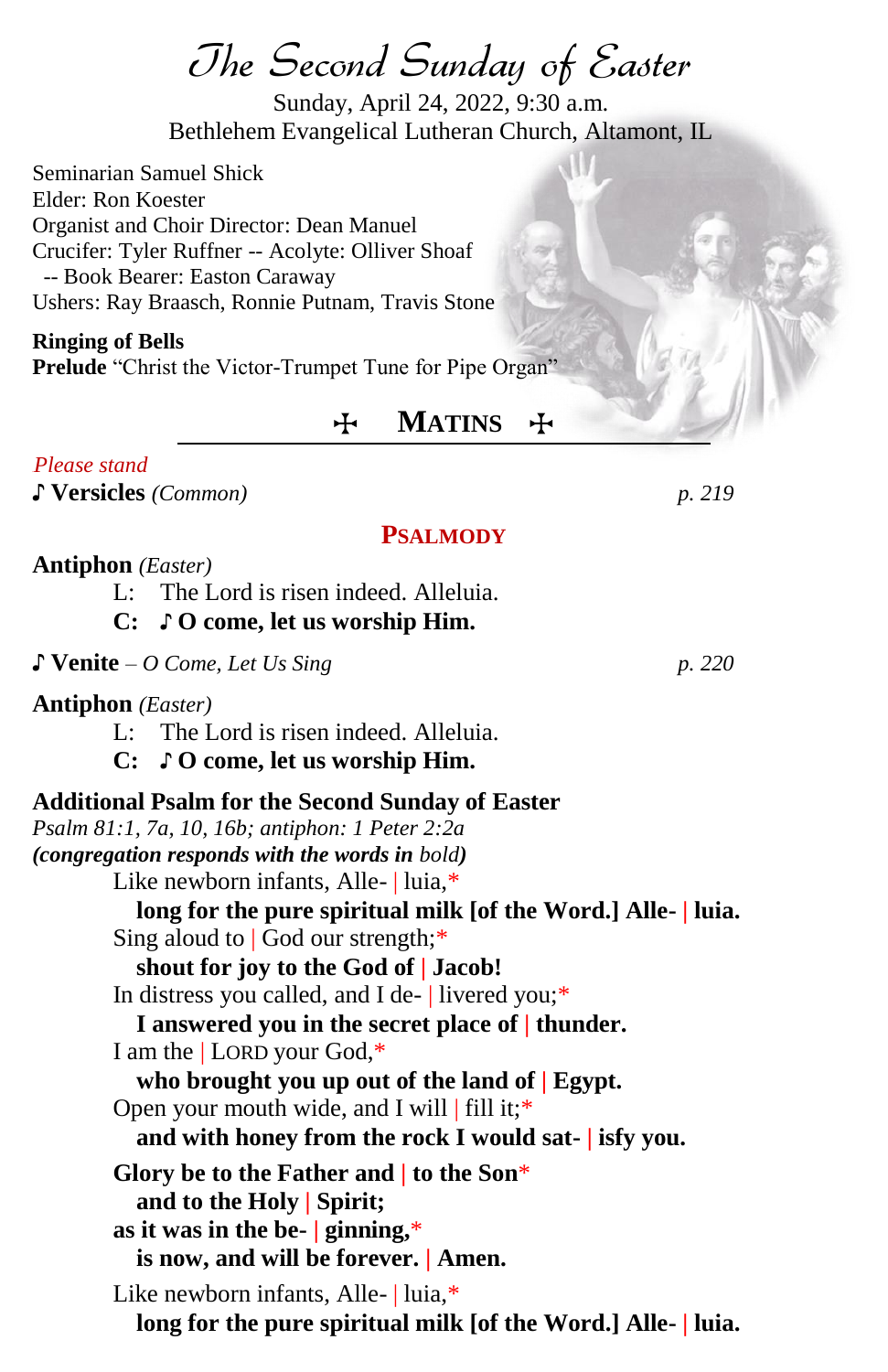## **READINGS**

# **Old Testament Reading:** *Ezekiel 37:1–14*

L: A reading from Ezekiel, chapter 37.

<sup>1</sup>The hand of the LORD was upon me, and he brought me out in the Spirit of the LORD and set me down in the middle of the valley; it was full of bones. <sup>2</sup>And he led me around among them, and behold, there were very many on the surface of the valley, and behold, they were very dry. <sup>3</sup>And he said to me, "Son of man, can these bones live?" And I answered, "O Lord GOD, you know." <sup>4</sup>Then he said to me, "Prophesy over these bones, and say to them, O dry bones, hear the word of the LORD. <sup>5</sup>Thus says the Lord GOD to these bones: Behold, I will cause breath to enter you, and you shall live. <sup>6</sup>And I will lay sinews upon you, and will cause flesh to come upon you, and cover you with skin, and put breath in you, and you shall live, and you shall know that I am the LORD."

<sup>7</sup>So I prophesied as I was commanded. And as I prophesied, there was a sound, and behold, a rattling, and the bones came together, bone to its bone. <sup>8</sup>And I looked, and behold, there were sinews on them, and flesh had come upon them, and skin had covered them. But there was no breath in them. <sup>9</sup>Then he said to me, "Prophesy to the breath; prophesy, son of man, and say to the breath, Thus says the Lord GOD: Come from the four winds, O breath, and breathe on these slain, that they may live." <sup>10</sup>So I prophesied as he commanded me, and the breath came into them, and they lived and stood on their feet, an exceedingly great army.

<sup>11</sup>Then he said to me, "Son of man, these bones are the whole house of Israel. Behold, they say, 'Our bones are dried up, and our hope is lost; we are clean cut off.' <sup>12</sup>Therefore prophesy, and say to them, Thus says the Lord GOD: Behold, I will open your graves and raise you from your graves, O my people. And I will bring you into the land of Israel. <sup>13</sup>And you shall know that I am the LORD, when I open your graves, and raise you from your graves, O my people. <sup>14</sup>And I will put my Spirit within you, and you shall live, and I will place you in your own land. Then you shall know that I am the LORD; I have spoken, and I will do it, declares the LORD."

L: O Lord, have mercy on us. **C: Thanks be to God.**

# **Epistle Reading:** *1 John 5:4–10*

L: A reading from 1 John, chapter 5.

<sup>4</sup>For everyone who has been born of God overcomes the world. And this is the victory that has overcome the world—our faith. <sup>5</sup>Who is it that overcomes the world except the one who believes that Jesus is the Son of God?

<sup>6</sup>This is he who came by water and blood—Jesus Christ; not by the water only but by the water and the blood. And the Spirit is the one who testifies, because the Spirit is the truth. <sup>7</sup>For there are three that testify: <sup>8</sup>the Spirit and the water and the blood; and these three agree. <sup>9</sup>If we receive the testimony of men, the testimony of God is greater, for this is the testimony of God that he has borne concerning his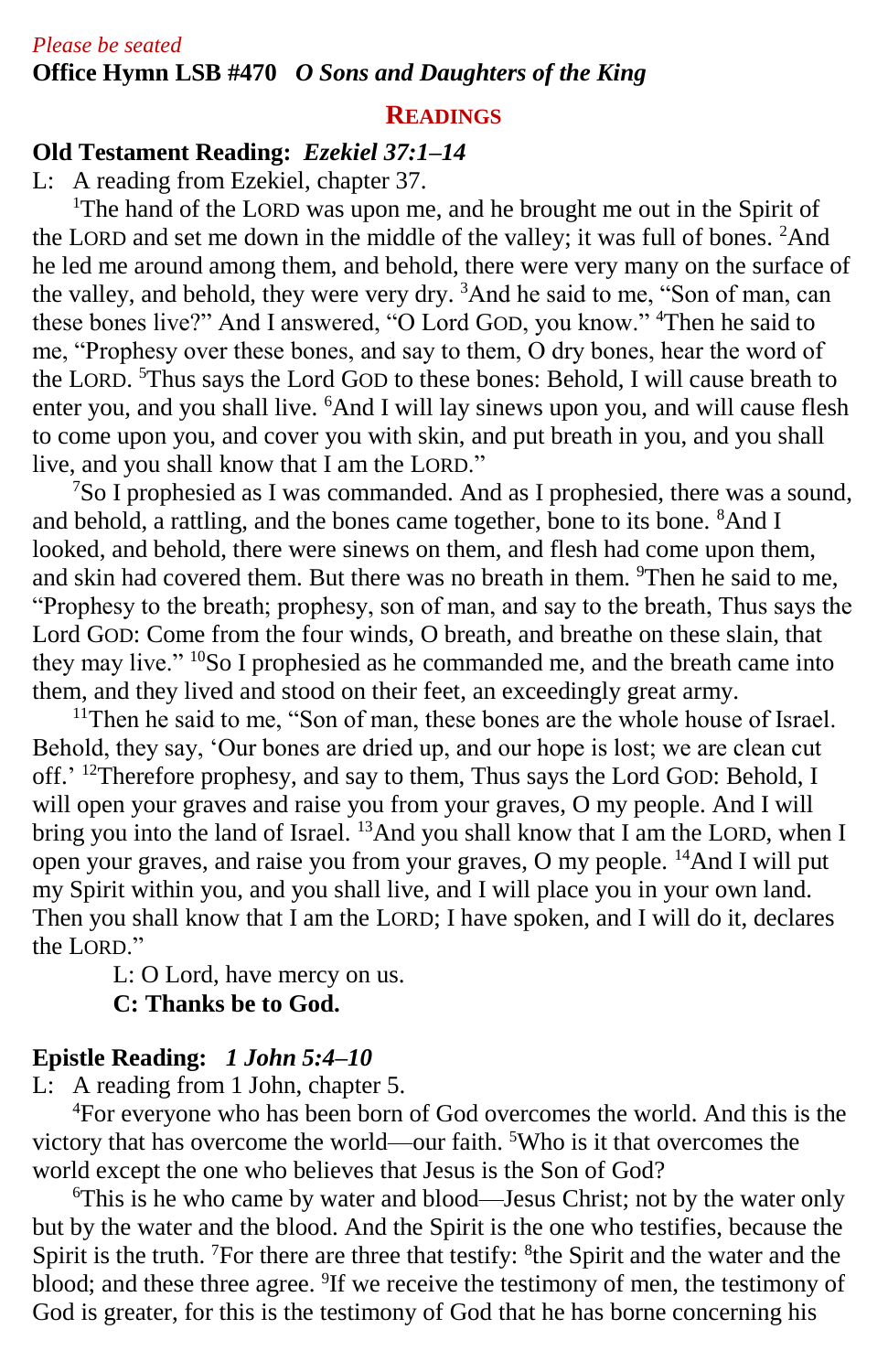Son. <sup>10</sup>Whoever believes in the Son of God has the testimony in himself. Whoever does not believe God has made him a liar, because he has not believed in the testimony that God has borne concerning his Son.

L: O Lord, have mercy on us.

## **C: Thanks be to God.**

# **Holy Gospel:** *John 20:19–31*

L: A reading from John, chapter 20.

 $19$ On the evening of that day, the first day of the week, the doors being locked where the disciples were for fear of the Jews, Jesus came and stood among them and said to them, "Peace be with you." <sup>20</sup>When he had said this, he showed them his hands and his side. Then the disciples were glad when they saw the Lord.  $2^{1}$ Jesus said to them again, "Peace be with you. As the Father has sent me, even so I am sending you." <sup>22</sup>And when he had said this, he breathed on them and said to them, "Receive the Holy Spirit. <sup>23</sup>If you forgive the sins of anyone, they are forgiven; if you withhold forgiveness from anyone, it is withheld."

 $24$ Now Thomas, one of the Twelve, called the Twin, was not with them when Jesus came. <sup>25</sup>So the other disciples told him, "We have seen the Lord." But he said to them, "Unless I see in his hands the mark of the nails, and place my finger into the mark of the nails, and place my hand into his side, I will never believe."

 $^{26}$ Eight days later, his disciples were inside again, and Thomas was with them. Although the doors were locked, Jesus came and stood among them and said, "Peace be with you." <sup>27</sup>Then he said to Thomas, "Put your finger here, and see my hands; and put out your hand, and place it in my side. Do not disbelieve, but believe." <sup>28</sup>Thomas answered him, "My Lord and my God!" <sup>29</sup>Jesus said to him, "Have you believed because you have seen me? Blessed are those who have not seen and yet have believed."

<sup>30</sup>Now Jesus did many other signs in the presence of the disciples, which are not written in this book;  $31$  but these are written so that you may believe that Jesus is the Christ, the Son of God, and that by believing you may have life in his name.

L: O Lord, have mercy on us.

# **C: Thanks be to God.**

# ♪ **Responsory** *(Easter)*

- L: Sing to the Lord and bless His name, proclaim His salvation from day to day.
- **C:** ♪ **Give to the Lord all glory and strength, give Him the honor due His name. Alleluia, alleluia.**
- L: Now is Christ risen from the dead and become the firstfruits of them that sleep.
- **C:** ♪ **Give to the Lord all glory and strength, give Him the honor due His name. Alleluia, alleluia.**
- L: Glory be to the Father and to the Son and to the Holy Spirit.
- **C:** ♪ **Give to the Lord all glory and strength, give Him the honor due His name. Alleluia, alleluia.**